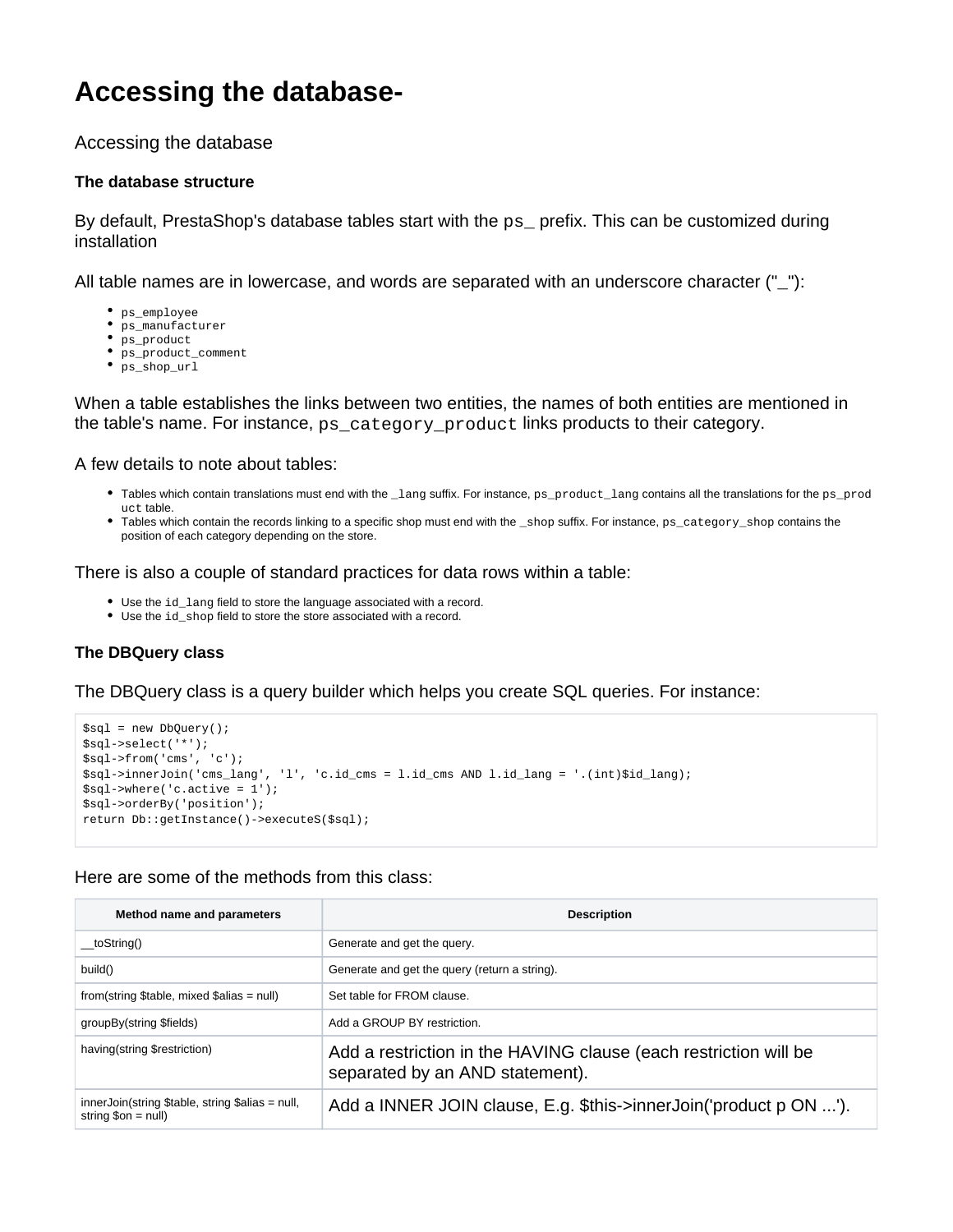| join(string \$join)                                                                   | Add a JOIN clause, E.g. \$this->join('RIGHT JOIN'.<br>_DB_PREFIX_.'product p ON ');.           |
|---------------------------------------------------------------------------------------|------------------------------------------------------------------------------------------------|
| leftJoin(string \$table, string \$alias = null,<br>string $\text{Son} = \text{null}$  | Add a LEFT JOIN clause.                                                                        |
| leftOuterJoin(string \$table, string \$alias =<br>$null,$ string $\text{\$on} = null$ | Add a LEFT OUTER JOIN clause.                                                                  |
| $limit(\text{string } $limit, mixed $offset = 0)$                                     | Limit results in query.                                                                        |
| naturalJoin(string \$table, string \$alias = null)                                    | Add a NATURAL JOIN clause.                                                                     |
| orderBy(string \$fields)                                                              | Add an ORDER B restriction.                                                                    |
| select(string \$fields)                                                               | Add fields in query selection.                                                                 |
| where(string \$restriction)                                                           | Add a restriction in WHERE clause (each restriction will be separated<br>by an AND statement). |

#### **The ObjectModel class**

When needing to dive deep, you have to use the ObjectModel class. This is the main object of PrestaShop's object model. It can be overridden... with precaution.

It is an Active Record kind of class (see: [http://en.wikipedia.org/wiki/Active\\_record\\_pattern](http://en.wikipedia.org/wiki/Active_record_pattern)). The table attributes or view attributes of PrestaShop's database are encapsulated in this class. Therefore, the class is tied to a database record. After the object has been instantiated, a new record is added to the database. Each object retrieves its data from the database; when an object is updated, the record to which it is tied is updated as well. The class implements accessors for each attribute.

#### **Defining the model**

You must use the  $$definition$  static variable in order to define the model.

## For instance:

```
/**
* Example from the CMS model (CMSCore) 
*/
public static $definition = array(
  'table' => 'cms',
   'primary' => 'id_cms',
  'multilang' => true,
  'fields' => array(
    'id_cms_category' => array('type' => self::TYPE_INT, 'validate' => 'isUnsignedInt'),
'position' => array('type' => self::TYPE_INT),
'active' \Rightarrow array('type' => self::TYPE_BOOL),
    // Language fields
    'meta_description' => 
        array('type' => self::TYPE_STRING, 'lang' => true, 'validate' => 'isGenericName', 'size' => 255),
    'meta_keywords' =>
        array('type' => self::TYPE_STRING, 'lang' => true, 'validate' => 'isGenericName', 'size' => 255),
   'meta_title' =>
        array('type' => self::TYPE_STRING, 'lang' => true, 'validate' => 'isGenericName', 'required' => true, 
'size' => 128),
    'link_rewrite' =>
        array('type' => self::TYPE_STRING, 'lang' => true, 'validate' => 'isLinkRewrite', 'required' => true, 
'size' => 128),
    'content' =>
        array('type' => self::TYPE_HTML, 'lang' => true, 'validate' => 'isString', 'size' => 3999999999999),
  ),
);
```